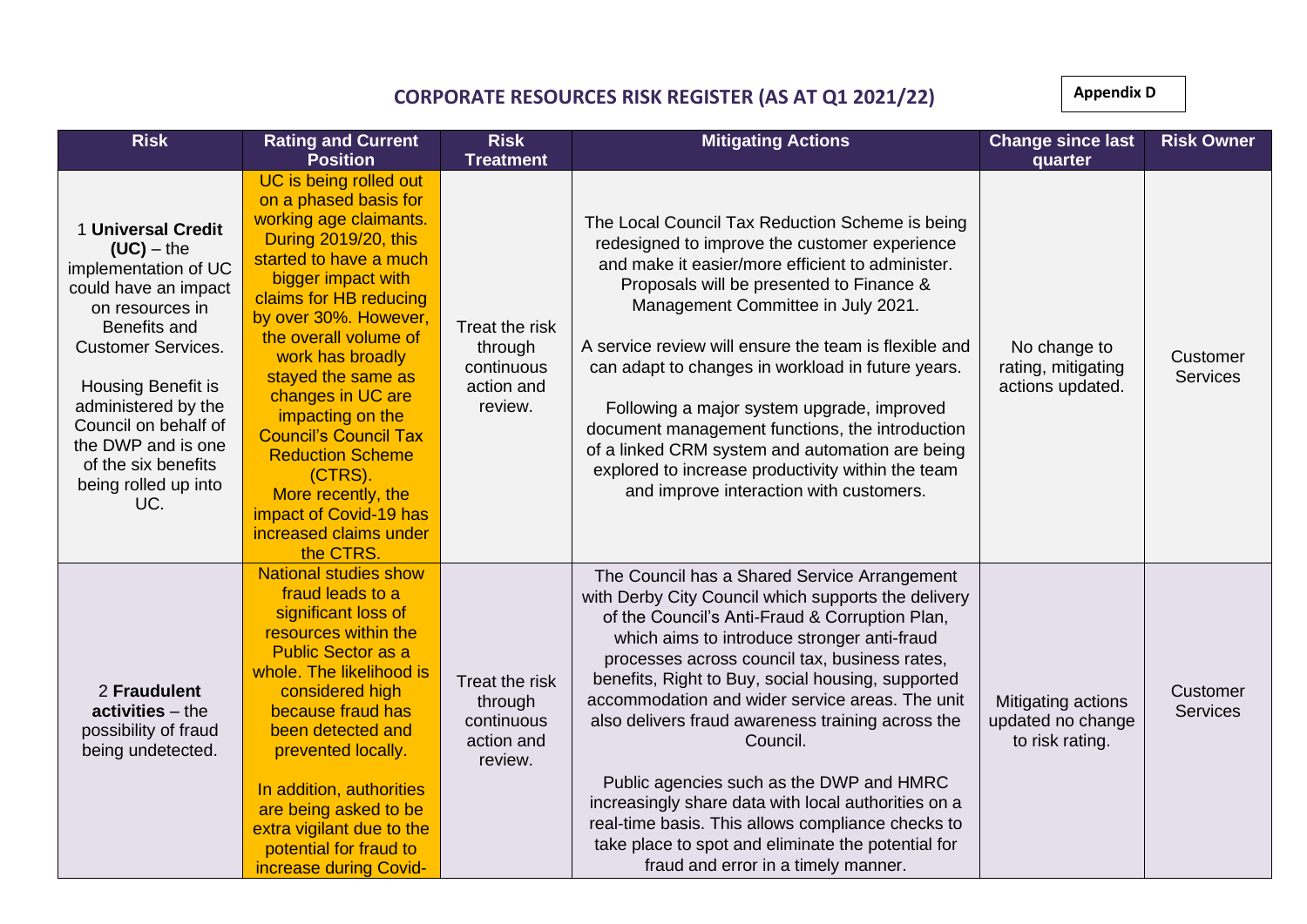|                                                                                                                                                                                                                                                                                    | 19.                                                                                                                                                                                                                                                                                                                                                                                                                                                                                                |                                                                  | Single Person Discount checks on Council Tax are<br>also regularly undertaken.                                                                                                                                                                                                                                                    |                                                  |                                                         |
|------------------------------------------------------------------------------------------------------------------------------------------------------------------------------------------------------------------------------------------------------------------------------------|----------------------------------------------------------------------------------------------------------------------------------------------------------------------------------------------------------------------------------------------------------------------------------------------------------------------------------------------------------------------------------------------------------------------------------------------------------------------------------------------------|------------------------------------------------------------------|-----------------------------------------------------------------------------------------------------------------------------------------------------------------------------------------------------------------------------------------------------------------------------------------------------------------------------------|--------------------------------------------------|---------------------------------------------------------|
| 3 Procurement<br><b>Services</b><br>The Directorate is<br>responsible for<br>providing a<br>procurement service.<br>Given the specialised<br>and regulatory nature,<br>there is a risk of not<br>having resources to<br>enable good quality<br>advice and support<br>for Services. | The Council does not<br>have its own<br>procurement<br>department but<br>currently has access to<br>support and advice, so<br>the likelihood is<br>considered low.                                                                                                                                                                                                                                                                                                                                 | Treat the risk<br>through<br>continuous<br>action and<br>review  | The Council is part of a Shared Service<br>Arrangement with other Derbyshire Agencies and<br>has access to a wider pool of resources for support<br>and advice.                                                                                                                                                                   | No change to<br>rating or mitigating<br>actions. | Corporate<br>Resources,<br>Strategic<br><b>Director</b> |
| 4 Public Building<br>Ensuring public<br>buildings are safe and<br>have adequate repair<br>budgets to ensure<br>they remain fit for<br>purpose.                                                                                                                                     | <b>Budgets are allocated</b><br>for the repair of all<br>public buildings, with<br>the budget provisions<br>based on historical<br>repair expenditure. The<br>adequacy of these<br>budgets will need to be<br>assessed on<br>completion of the<br>planned maintenance<br>programme.<br>Covid-19 risk<br>assessments have<br>been undertaken for<br>the Civic Offices, depot<br>and community<br>buildings to ensure<br>adequate safety<br>measures are<br>implemented, with<br>public access being | Treat the risk<br>through<br>continuous<br>action and<br>review. | Condition surveys are being undertaken with a view<br>to preparing a planned maintenance programme<br>and comparing estimated costs against available<br>budgets.<br>The safety measures identified within the Covid-19<br>risk assessments will be implemented before any<br>closed Council building is re-opened to the public. | No change to<br>rating or mitigating<br>actions. | Corporate<br>Property                                   |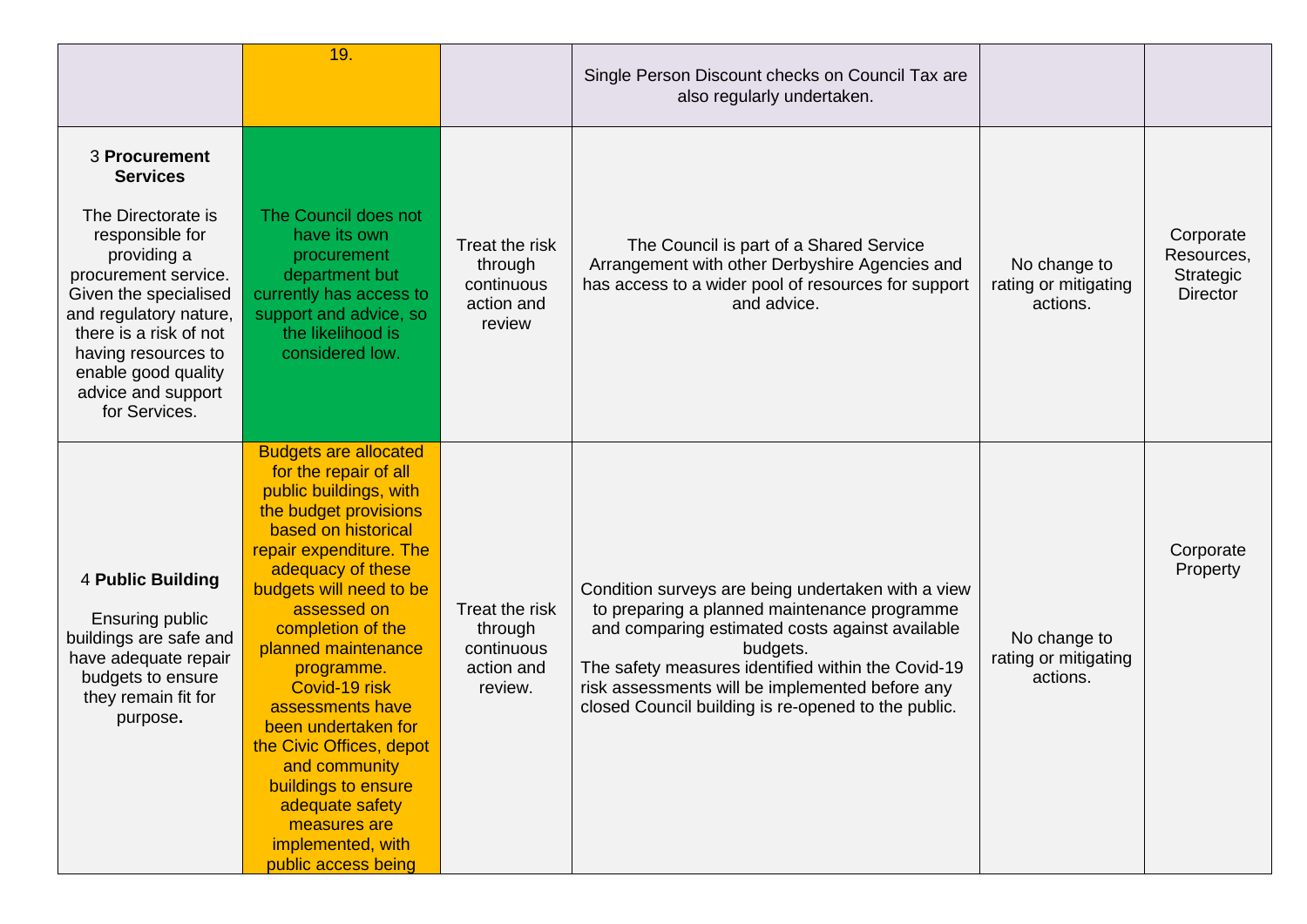|                                                                                                                                                                                                                                                                      | controlled and<br>restricted.                                                                                                                                                                                                                                                 |                                                                  |                                                                                                                                                                                                                                                                                                                                    |                                                 |                    |
|----------------------------------------------------------------------------------------------------------------------------------------------------------------------------------------------------------------------------------------------------------------------|-------------------------------------------------------------------------------------------------------------------------------------------------------------------------------------------------------------------------------------------------------------------------------|------------------------------------------------------------------|------------------------------------------------------------------------------------------------------------------------------------------------------------------------------------------------------------------------------------------------------------------------------------------------------------------------------------|-------------------------------------------------|--------------------|
| 5. Financial<br><b>Management</b><br><b>System Upgrade</b><br>The FMS requires an<br>upgrade during<br>2020/21 with a go live<br>date of 1 April 2021.<br>PSN compliance and<br>failure of the upgrade<br>create risks to<br>financial controls and<br>data security | A project group is set<br>up internally to focus on<br>Council action points<br>with another group set<br>up including the<br>supplier. A project plan<br>is being closely<br>followed by each group.<br>The project went live in<br>April 2021 with no<br>issues identified. | Treat the risk<br>through<br>continuous<br>action and<br>review. | Risk can now be removed / archived as the<br>$\bullet$<br>project was successful with the system<br>going live in April 2021                                                                                                                                                                                                       | Update to current<br>rating and position        | Head of<br>Finance |
| 6. Failure of the<br><b>Financial</b><br><b>Management</b><br><b>System</b><br>The possibility of<br>failure due to aging<br>software poses risks<br>to payment of<br>suppliers, generating<br>customer invoices<br>and qualified<br><b>Financial Statements.</b>    | An upgrade to the FMS<br>has been undertaken<br>and went live in April<br>2021                                                                                                                                                                                                | Treat the risk<br>through<br>continuous<br>action and<br>review. | No longer hosted on the Council's servers<br>$\bullet$<br>and therefore the risk can be removed /<br>archived. There is a risk of internet failure<br>but this is considered as part of IT risks and<br>downtime                                                                                                                   | Update to current<br>rating and position        | Head of<br>Finance |
| 7. Payroll Service<br>the payment of<br>employees and<br>members is managed<br>on a day-to-day basis<br>by one person.<br>There is no additional<br>capacity or expertise                                                                                            | A report was approved<br>to transfer the payroll<br>service to another Local<br><b>Authority and to TUPE</b><br>the employee in August<br>2019 to create<br>resilience in the<br>service.<br><b>Issues arose and the</b>                                                      | Treat the risk<br>through<br>continuous<br>action and<br>review  | There is a support function for payroll<br>provision available to the Council from the<br>supplier of the payroll software which can<br>be utilised in an emergency.<br>Discussions regarding cover of the payroll<br>$\bullet$<br>service are currently underway with the<br>software supplier to make the detail more<br>formal. | No change to<br>rating or mitigating<br>actions | Head of<br>Finance |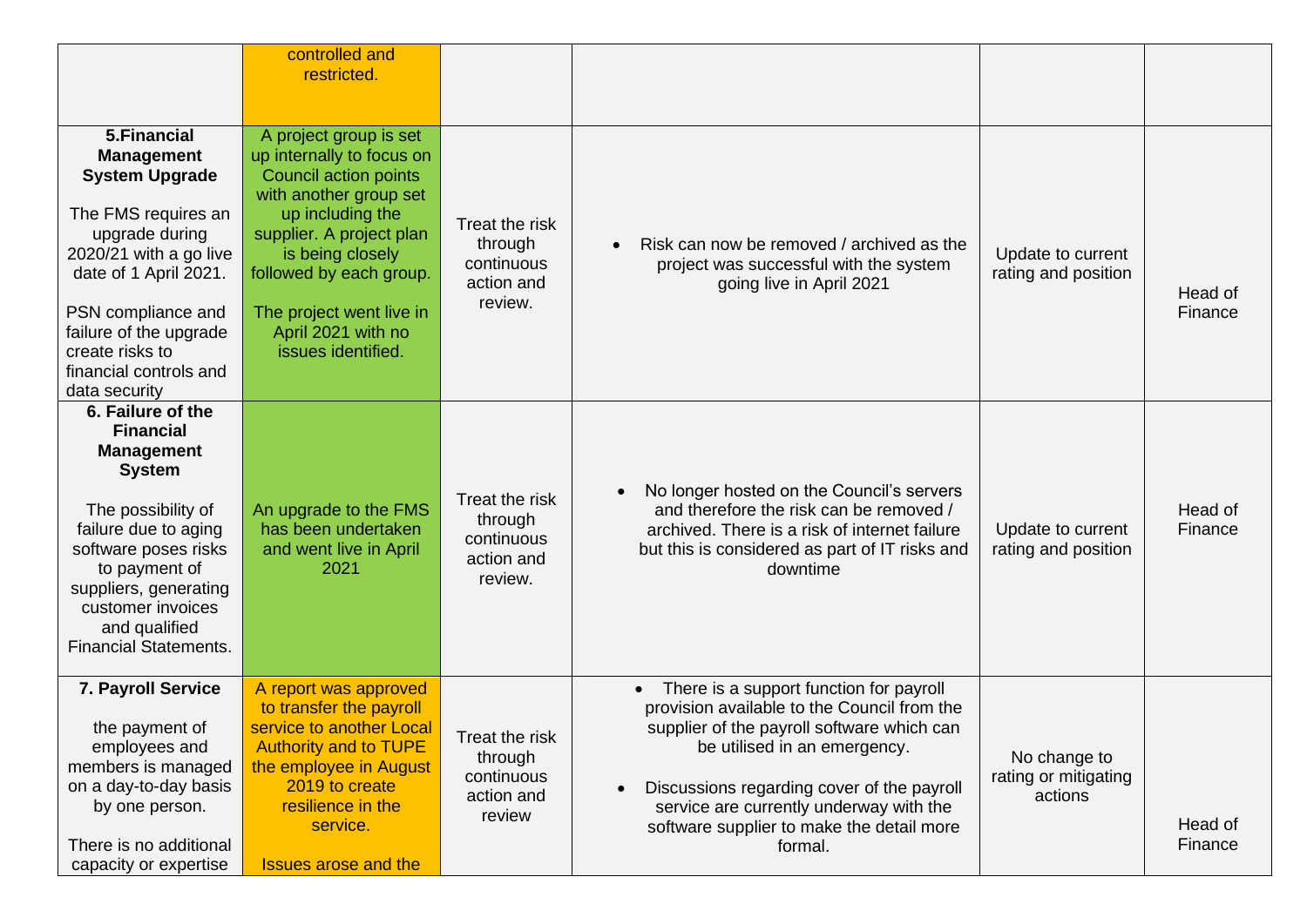| within the team to<br>cope with any down<br>time so the risk of<br>employees and<br>members not<br>receiving payments<br>due is significant.                                                                                                   | transfer has been<br>delayed. Discussions<br>are ongoing and it is<br>hoped that the service<br>will now transfer by<br><b>April 2022.</b>                                                                                                              |                                                                  | Chesterfield Borough Council use the same<br>$\bullet$<br>payroll system and are able to offer a small<br>level of support if required although they<br>would not have the capacity to run the<br>payroll.                                                                                                                                                                                                                |                                                 |                                                   |
|------------------------------------------------------------------------------------------------------------------------------------------------------------------------------------------------------------------------------------------------|---------------------------------------------------------------------------------------------------------------------------------------------------------------------------------------------------------------------------------------------------------|------------------------------------------------------------------|---------------------------------------------------------------------------------------------------------------------------------------------------------------------------------------------------------------------------------------------------------------------------------------------------------------------------------------------------------------------------------------------------------------------------|-------------------------------------------------|---------------------------------------------------|
| 8. Payroll Software<br><b>Contract Expiry</b><br>The contract expires<br>in February 2022 and<br>a tender would be<br>required which may<br>result in a change to<br>the system prior to<br>the end of a tax year<br>plus an increased<br>cost | No specification for a<br>tender has been drawn<br>up at this stage due to<br>the potential<br>outsourcing of the<br>service.<br>If the service transfers<br>in April 2022 there will<br>be a contractual gap of<br>approximately a month               | Treat the risk<br>through<br>continuous<br>action and<br>review  | The service is due to transfer to another<br>$\bullet$<br>Local Authority and therefore a tender may<br>not be required.<br>If the transfer doesn't take place, a<br>specification is partly in place due to the<br>detail required for the transfer so this can be<br>adapted.<br>Discussions with the current software<br>provider are underway regarding the<br>contract and the potential transfer of the<br>service. | No change to<br>rating or mitigating<br>actions | Head of<br>Finance                                |
| 9. Transformation<br><b>Compliance</b><br>Approval of projects<br>or workloads outside<br>the annual work<br>programme for ICT<br>and Business Change                                                                                          | <b>The Council has signed</b><br>up to a Transformation<br>Roadmap.<br>Any day-to-day<br>activities or project<br>work that is established<br>outside this process but<br>calls on the same<br>resources will stop<br>progress on approved<br>projects. | Treat the risk<br>through<br>continuous<br>action and<br>review  | Ensure all Heads of Service are aware of<br>the roadmap and the implications of adding<br>additional projects.<br><b>Ensure Transformation Steering Group</b><br>$\bullet$<br>members understand when they are<br>involved in other work how that affects the<br>ability to deliver critical transformation<br>projects.                                                                                                  | No change to<br>rating or mitigating<br>actions | <b>Business</b><br>Change, ICT,<br><b>Digital</b> |
| 10 Banking and<br><b>Counterparty Limits</b><br>authorised signatories<br>being unavailable,<br>internet failure<br>resulting in no access<br>to the bank accounts                                                                             | Annual leave and<br>meetings of both<br>approvers and<br>administrative functions<br>are monitored by the<br>team to ensure any<br>potential risks are<br>mitigated.                                                                                    | Treat the risk<br>through<br>continuous<br>action and<br>review. | 5 administration staff have responsibility for<br>$\bullet$<br>setting up transfers of cash therefore any<br>external internet failure is mitigated by<br>having at least 2 other staff to take over the<br>process.<br>There are 3 approvers for banking<br>transactions, 2 of which are the S151 and                                                                                                                    | No change to<br>rating or mitigating<br>actions |                                                   |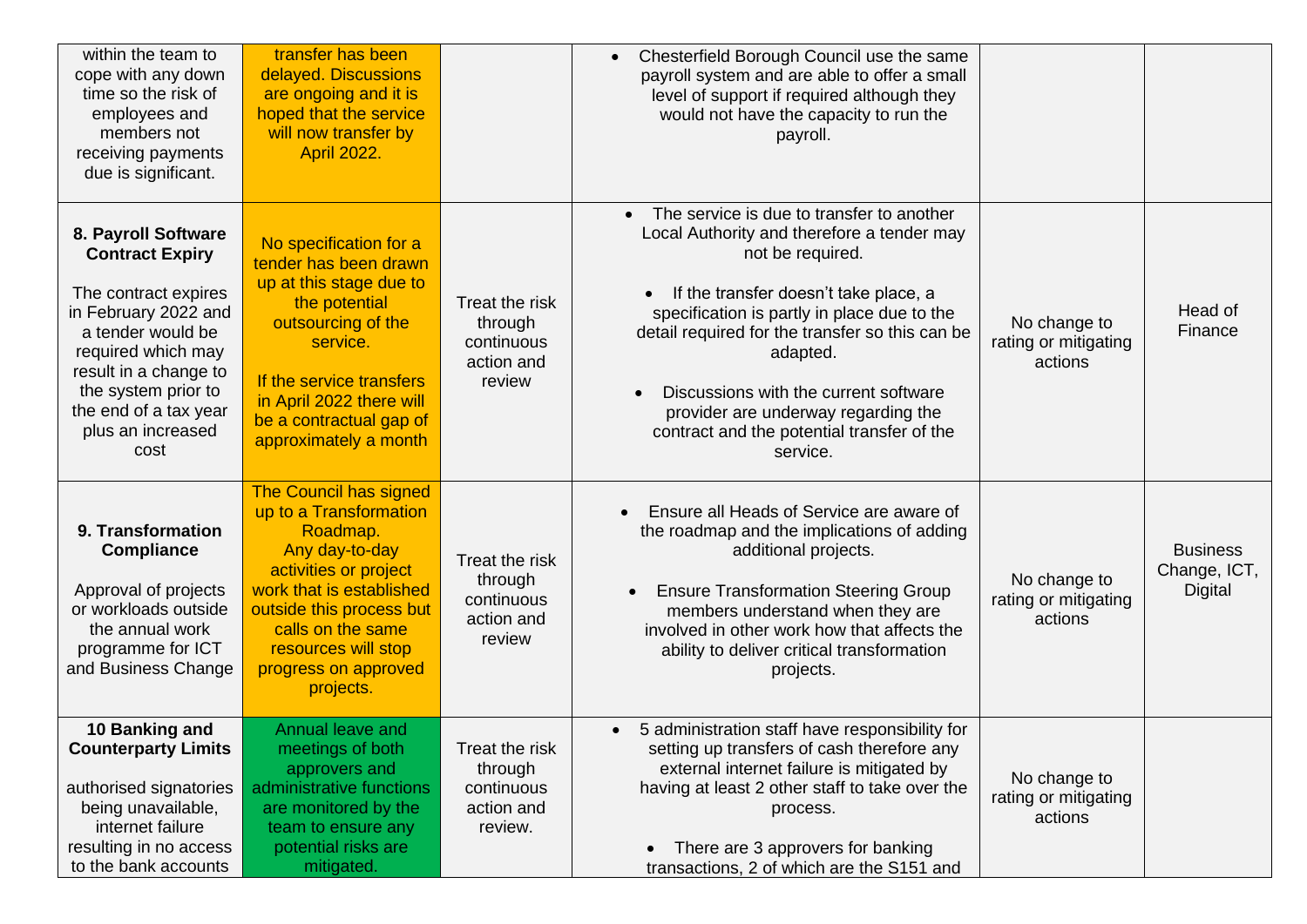| Any of the above<br>could result in a<br>breach of the<br>approved<br>counterparty limits set<br>by the Council,                                                                                                                                                                                                                                                                                                                                                                                                   | <b>External internet issues</b><br>cannot be managed<br>directly but internal<br>issues are reverted to<br>the Head of Business<br>Change and ICT                                                                                                       |                                                                  | Deputy S151 Officers. At least 1 of these<br>officers is always available for approvals.<br>Cash flow forecasts are updated daily, and<br>$\bullet$<br>any known transfers are set up in advance                                                                                                                                                                                                                                                                                                                                                                                                                                                                                                                                                                                                                           |                                                 | Head of<br>Finance |
|--------------------------------------------------------------------------------------------------------------------------------------------------------------------------------------------------------------------------------------------------------------------------------------------------------------------------------------------------------------------------------------------------------------------------------------------------------------------------------------------------------------------|---------------------------------------------------------------------------------------------------------------------------------------------------------------------------------------------------------------------------------------------------------|------------------------------------------------------------------|----------------------------------------------------------------------------------------------------------------------------------------------------------------------------------------------------------------------------------------------------------------------------------------------------------------------------------------------------------------------------------------------------------------------------------------------------------------------------------------------------------------------------------------------------------------------------------------------------------------------------------------------------------------------------------------------------------------------------------------------------------------------------------------------------------------------------|-------------------------------------------------|--------------------|
| 11 Failure of<br>systems external to<br><b>Finance</b><br>The Academy system<br>interfaces data for<br>Housing Benefit,<br>Council Tax and<br><b>Business Rates daily.</b><br>The AIM system<br>interfaces cash files<br>daily.<br>Failure to either of<br>these systems or<br>interfaces results in<br>customer accounts<br>not being up to date<br>with cash paid and<br>the FMS not including<br>all assets and<br>liabilities resulting in<br>potential qualification<br>of the Financial<br><b>Statements</b> | The files are monitored<br>daily and any issues<br>raised with the IT<br>Helpdesk.<br>There is an upgrade<br>currently in process to<br>the Academy system<br>which the Finance team<br>have been involved in<br>testing, so risk of failure<br>is low. | Treat the risk<br>through<br>continuous<br>action and<br>review. | An annual maintenance fee is paid to the<br>system providers for system support and<br>disaster recovery.<br>Daily reconciliations of cash are completed<br>$\bullet$<br>by the Finance team to ensure that any<br>failure is recognised immediately. To<br>prevent any reputational issues, a major<br>failure would result in debt collection<br>reminders being delayed.<br>Bank accounts are also reconciled daily,<br>and any missing cash files would be<br>manually transferred into the FMS to ensure<br>the Debtor position is correct.<br>Council Tax, Business Rates and Housing<br>Benefit interface files are reconciled<br>monthly but the processing of the interface<br>files is a manual task so any failure of file<br>generation would be recognised<br>immediately and reported to the IT<br>Helpdesk. | No change to<br>rating or mitigating<br>actions | Head of<br>Finance |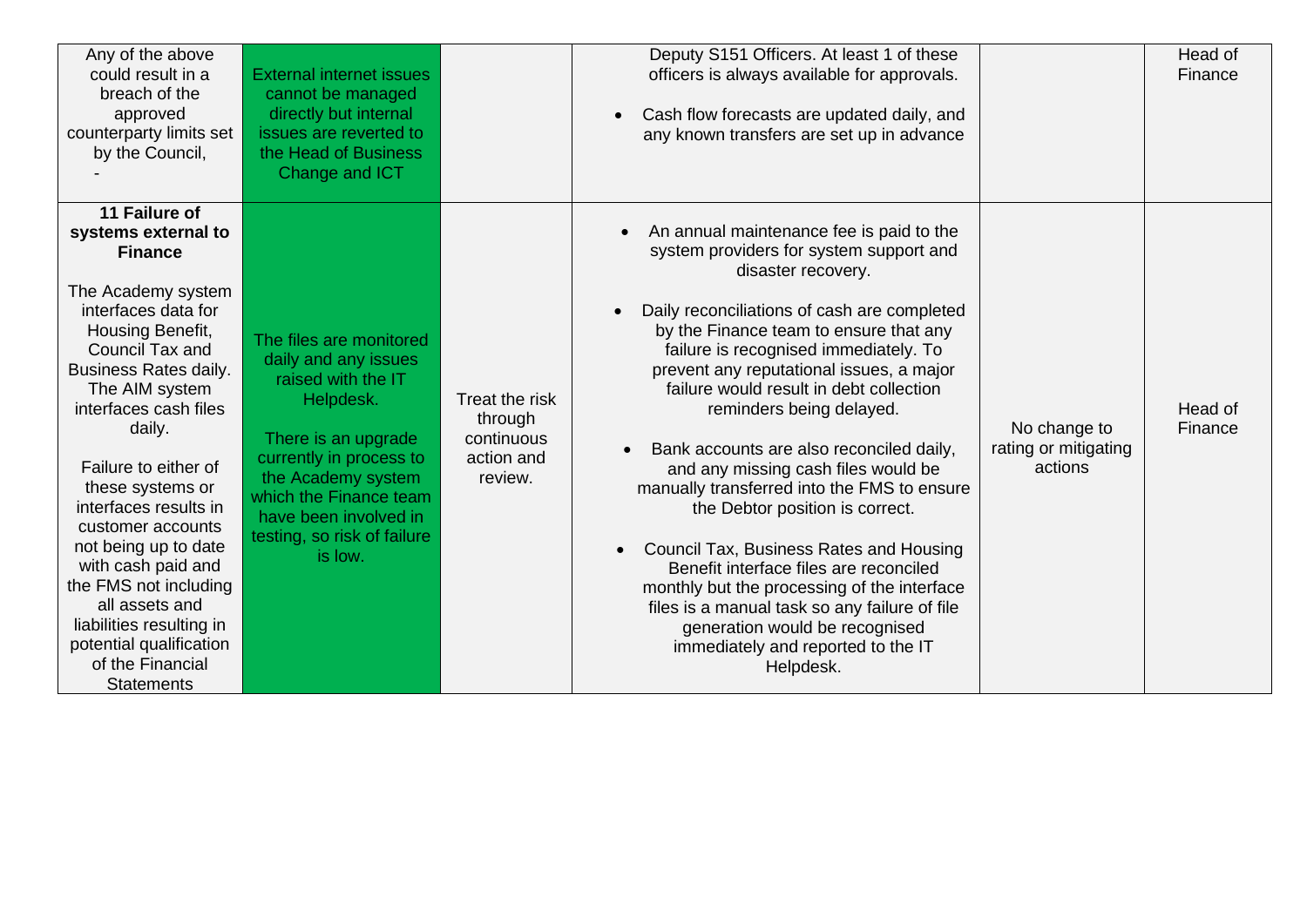## **CORPORATE RESOURCES RISK MATRIX**



| 1 Universal Credit                    | The implementation of Universal Credit could have an impact on resources in Benefits and Customer<br><b>Services</b> |
|---------------------------------------|----------------------------------------------------------------------------------------------------------------------|
| 2 Fraudulent Activity                 | The possibility of fraud being undetected in Revenues, Benefits and Housing, etc.                                    |
| 3 Procurement.                        | The possibility of having limited access to good quality support and advice                                          |
| 4 Public Buildings                    | Ensuring public buildings are safe and have adequate repair budgets to ensure they remain fit for purpose            |
| 5 Financial Management System Upgrade | The FMS requires an upgrade during 2020/21 with a go live date of 1 April 2021                                       |
|                                       |                                                                                                                      |